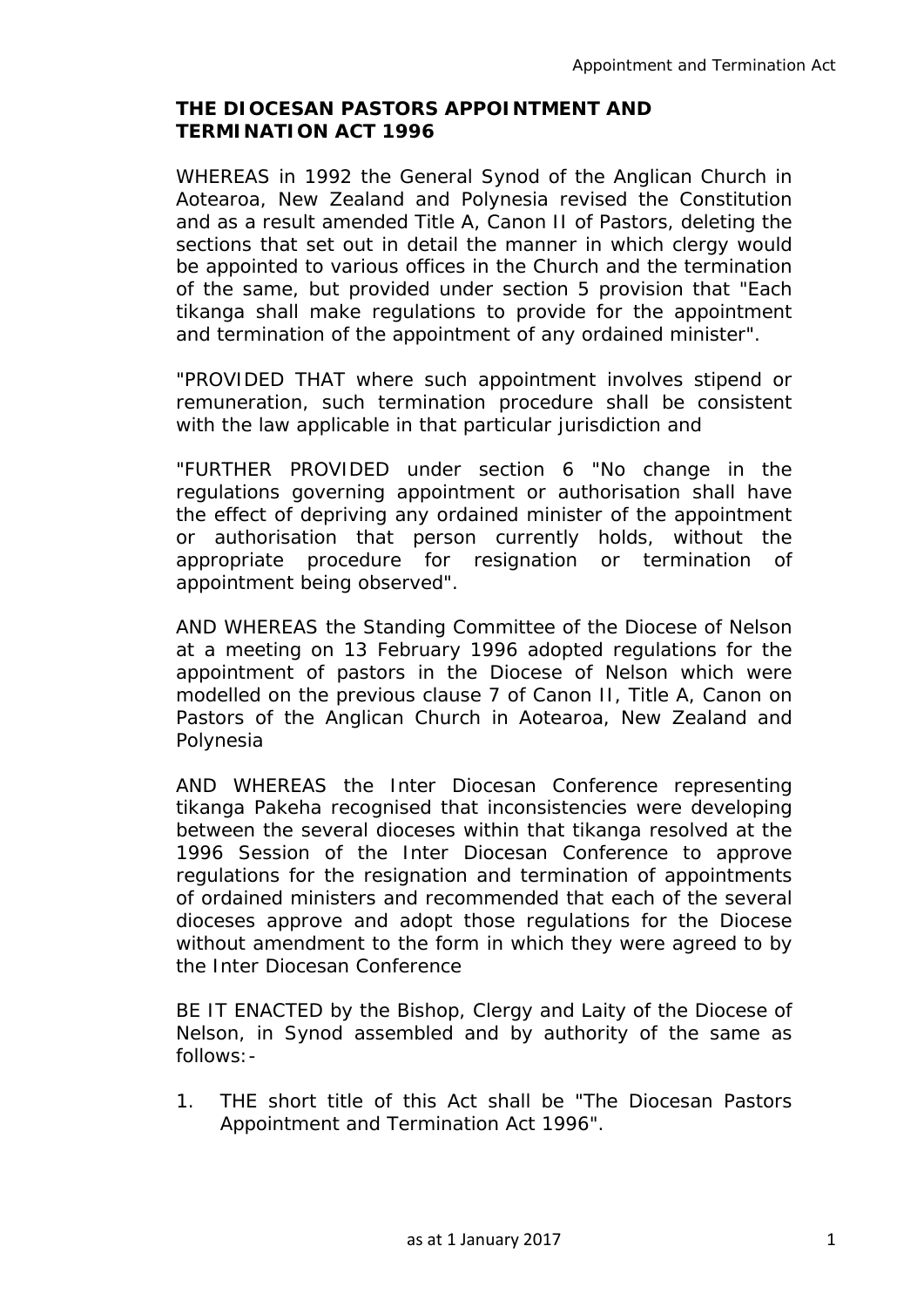## APPOINTMENT PROCEDURES

- 2006 2. 2.1 WHENEVER a Vicar, Pastor or Missioner is to be
- 2010 nominated for a Parochial Unit that does not receive financial assistance from the Diocese, a Board of Nomination shall be constituted consisting of the Bishop of the Diocese, the Parochial Nominators for that Parochial Unit and four Diocesan Nominators two being Clerical Representatives and two being Lay Representatives.
- 2010 2.2 WHENEVER a Vicar is to be nominated for a Parochial Unit receiving Financial Assistance from the Diocese, a Board of Nomination may at the Bishops absolute discretion be constituted consisting of the Bishop of the Diocese, the Parochial Nominators for that Parochial Unit and four Diocesan Nominators two being Clerical Representatives and two being Lay Representatives. Where no such board is constituted the selection and appointment shall be by the Bishop of the Diocese.
	- 3. 3.1 THE two Clerical Representatives shall be Priests holding the Bishop's Licence and the two Lay Representatives shall be Communicants resident in the Diocese, and all four shall be elected at the first annual session after each general election for the Diocesan Synod, by the Clerical and Lay members of the Synod, the Clerical Members electing the Clerical Representatives and the Lay Members electing the Lay Representatives, each Order acting as an electoral body and not a Diocesan Synod.

3.2 THE Diocesan Nominators shall hold office until the election of their successors at the first annual session of the next Synod except that a Diocesan Nominator may resign by letter addressed to the Bishop and shall vacate office on removal from the Diocese, or if absent from the Diocese for the space of two months without leave of the Bishop, or if made a protected patient under the Mental Health Act 1969, or a protected person under the Aged and Infirm Persons Act 1912, or if convicted of an indictable offence.

3.3. IN THE event of the members of the Diocesan Synod failing to elect one or more Diocesan Nominators or if any Diocesan Nominator shall resign or die or other wise vacate office, the members of the Standing Committee of the Diocese shall elect an eligible person to fill the vacancy. The Clerical Members of the Standing Committee shall elect Clerical Representatives and the lay Members, Lay Representatives, each Order acting as an electoral body and not as the Standing Committee.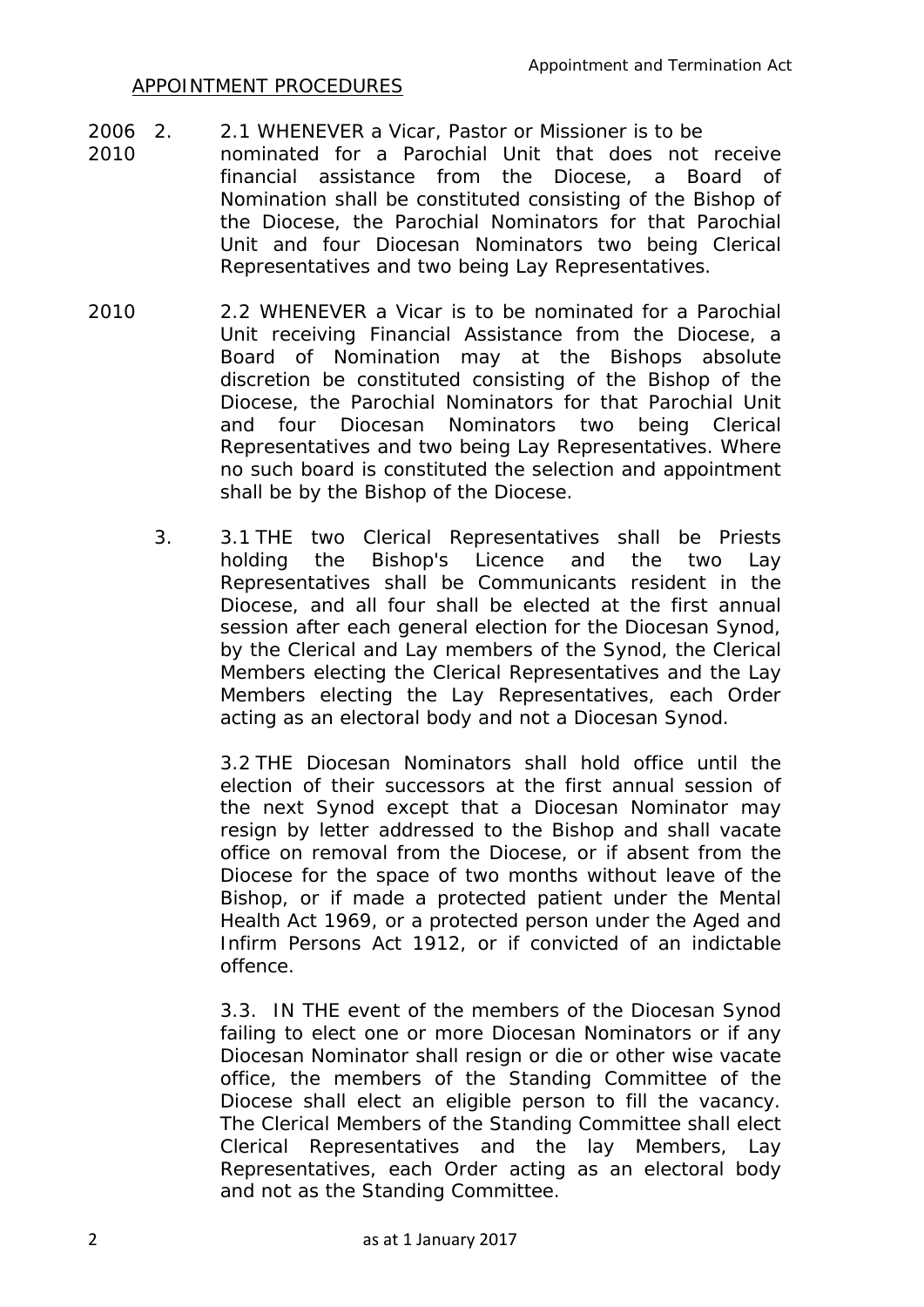- 3.4. THE Standing Committee may direct its Clerical Members to elect an eligible person as a substitute Diocesan Nominator in the place of a Clerical Representative who is appointed Vicar-General or Deputy Vicar-General or Commissary of the Primate, such substitute Diocesan Nominator to act whenever the Vicar-General or Deputy Vicar-General or Commissary is acting in such capacity on the Board of Nomination.
- 4. 4.1. IT SHALL be the duty of the Vestry or the equivalent thereof of every Parochial Unit at a duly summoned meeting to be held not later than two months after the Annual Meeting of Parishioners of such Parochial Unit to elect four Communicants who are members of the Parochial Unit who shall be known as Parochial Nominators and who shall represent the Parochial Unit in all matters connected with the selection of a Vicar or Pastor or Missioner for such Parochial Unit.
	- 4.2. ANY casual vacancy on the Parochial Nominators shall be filled by the Vestry or the equivalent thereof.
	- 4.3. EACH Vestry or the equivalent thereof electing any Parochial Nominators shall forthwith after each election notify to the Standing Committee of the Diocese the names and addresses of those Parochial Nominators.
	- 4.4. IF ANY Vestry or the equivalent thereof shall in any year fail to elect four Parochial Nominators under this Section the Standing Committee shall appoint the Parochial Nominators for that Parochial Unit for the year or so many of them as shall be required to make up the full number if less than the full number shall have been elected by the Vestry or the equivalent thereof. Until the full number shall be elected the Parochial Nominators previously duly elected shall continue in office as Parochial Nominators.
- 5. 5.1 THE Bishop shall be the convener of every Board of Nomination.
	- 5.2 EACH meeting of the Board shall be chaired by the Bishop of the Diocese.
	- 5.3 A BISHOP, two others who are not Parochial Nominators and two Parochial Nominators shall be present to constitute a quorum. No nomination shall be valid unless it be made by a majority of all the voting members constituting the Board whether present or not.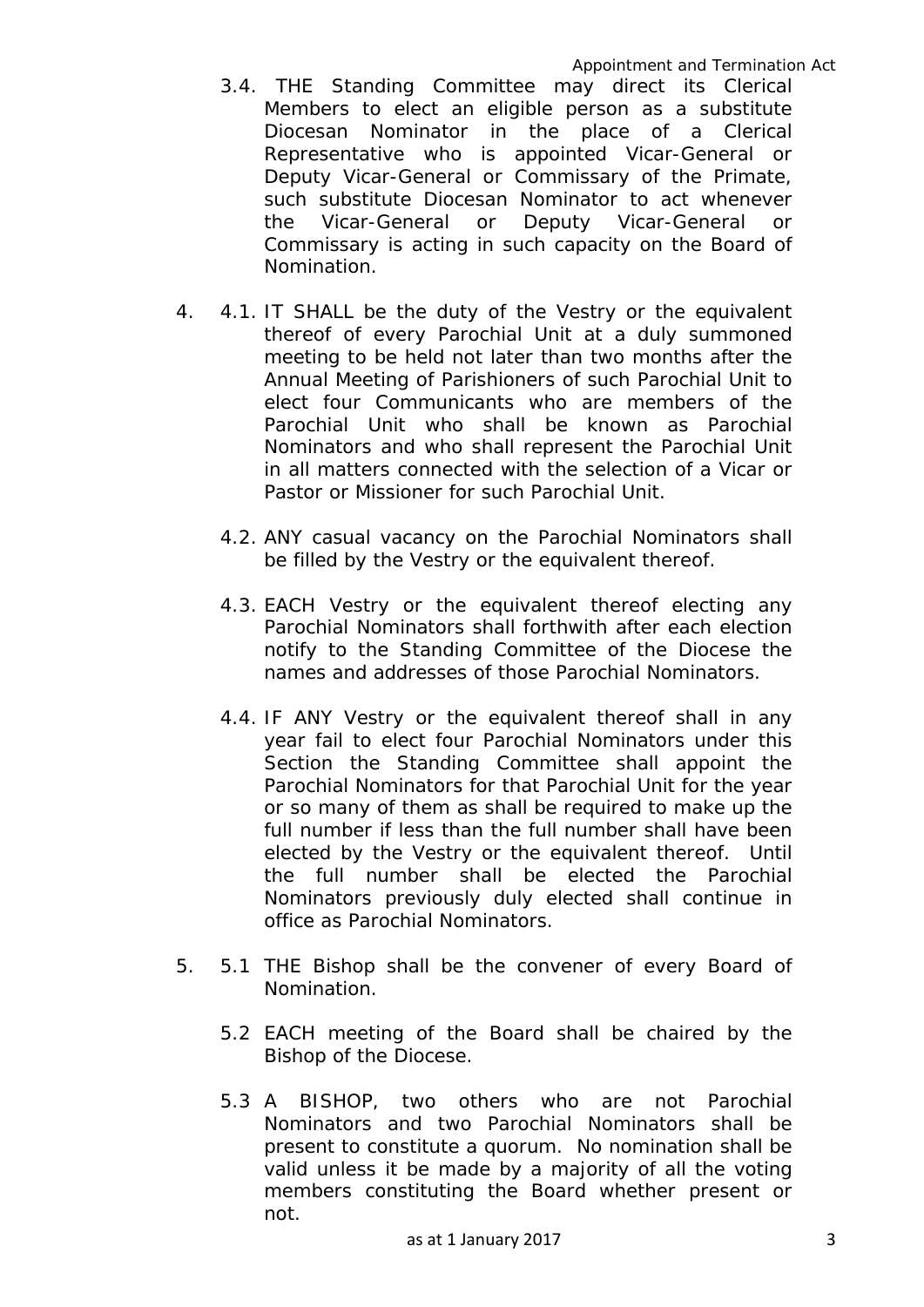- 5.4 NOTWITHSTANDING anything hereinbefore contained it shall be competent for any Board of Nomination with the concurrence of all its members who are Parochial Nominators to delegate the nomination to any person or body of persons whom it shall think fit.
- 6. 6.1 THE Board of Nomination shall be satisfied by certificate from the body responsible for providing the same, that there are sufficient means available for the stipend and allowances and housing provisions and pension and insurance arrangements, for a nominee for the expected length of term of the appointment as set out in such certificate.
	- 6.2 UPON the Board of Nomination being satisfied as to the matters mentioned in the immediately preceding Section, the Bishop or other person chairing the meeting shall write to the nominee a Letter of Offer which shall include the following:
		- a) A description of the appointment and any special needs.
		- b) Whether Letters of Authority from Te Pihopa o Aotearoa are required.
		- c) The names of other clergy licensed to work in association with the nominee.
		- d) The earliest date from which the appointment would be available.
		- e) The expected length of term for which the appointment would be held (but subject to Sections 9 - 14 hereof).
		- f) The stipend and allowances and housing provisions and pension and insurance arrangements as certified to the Bishop.
		- g) Leave entitlements.
		- h) The text of the next succeeding Section hereof or words to the like effect.
		- i) If the office is that of Co-Vicar or Co-Pastor, a statement that the licence to be issued will terminate immediately upon the termination for whatever cause of the licence held by the other or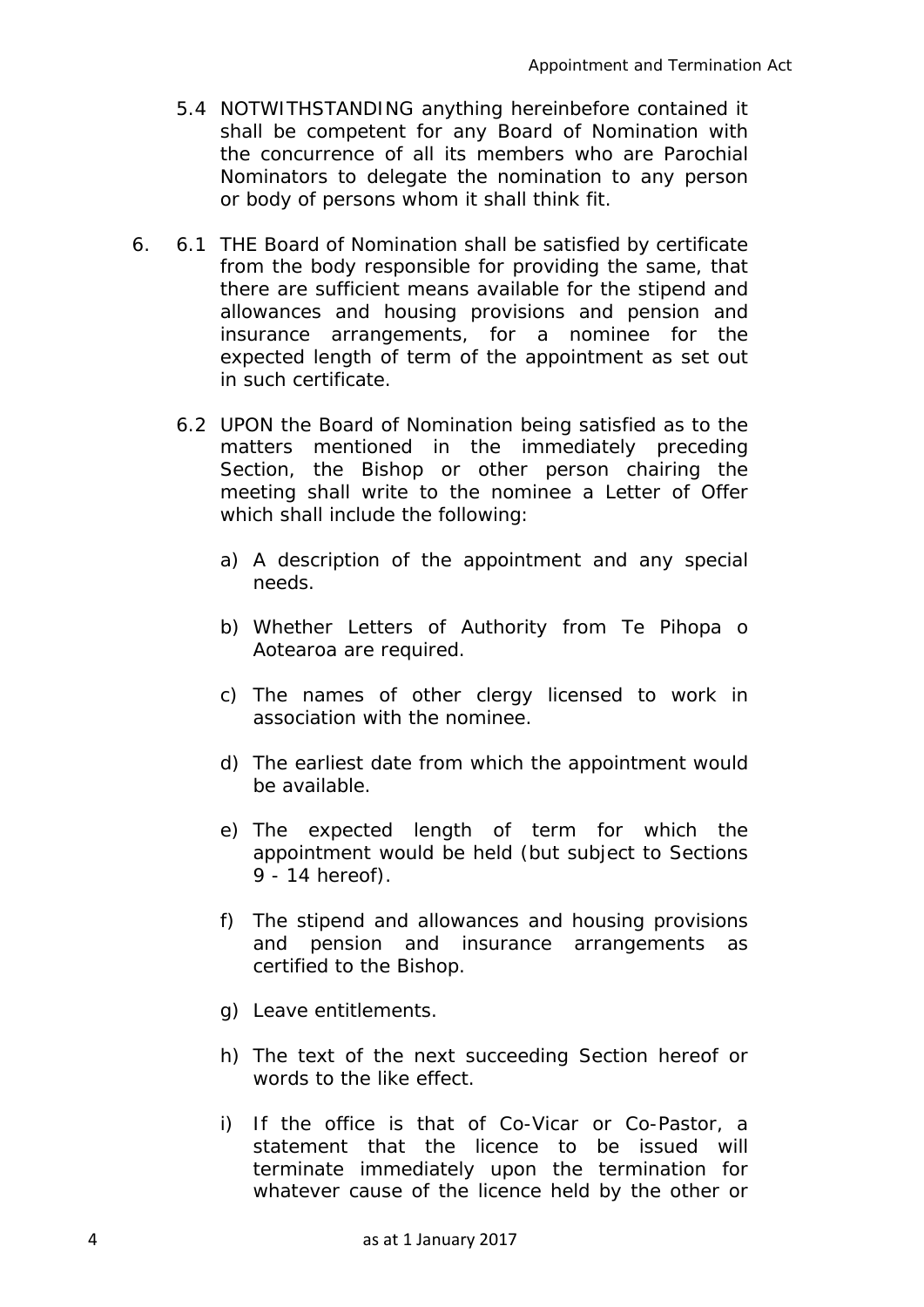- 6.3 BEFORE issuing any Licence the Bishop shall be satisfied that the nominee is worthy of the intended ministry by examination of the nominee's Letter of Orders, Letters Testimonial, and any other evidence and at that Bishop's discretion, by examination of the nominee. The Bishop shall also be satisfied that Te Pihopa o Aotearoa will issue Letters of Authority if they are requisite for the intended ministry.
- 6.4 IF THE Letter of Offer be accepted and if the Bishop be satisfied that the nominee is worthy of the intended ministry, then the Bishop shall, subject to the provisions of Clause 7.3 hereof relating to Letters of Authority, issue that appropriate licence and the Bishop, or some person duly authorised under mandate in that behalf, shall institute the nominee to the ecclesiastical office where the ministry is to be exercised.
- 6.5 IF THE Bishop be not satisfied that the nominee is worthy of the intended ministry and decline to license, the Bishop shall without delay give notice thereof to the Board of Nomination, and also communicate in writing to the nominee the reasons for declining.
- 6.6 1. A MAJORITY of the members of the Board of Nomination or the nominee may appeal against the decision of the Bishop in declining to license.
	- 2. SUCH appeal must be by writing lodged with the Standing Committee of the Diocese within one month after receipt of the Bishop's decision under the immediately preceding Section hereof accompanied by the Bishop's written reason for declining given to the nominee.
	- 3. IF IT appears to the Standing Committee exclusive of the Bishop that there are prima facie grounds for the appeal, such appeal together with the Bishop's written reasons shall be submitted by the Standing Committee to the Diocesan Bishops but otherwise the appeal shall lapse
	- 4. IF THE appeal shall not lapse and if the Bishop's written reasons should appear to two thirds of them, namely the Diocesan Bishops, to be insufficient, the Diocesan Bishop shall license the nominee.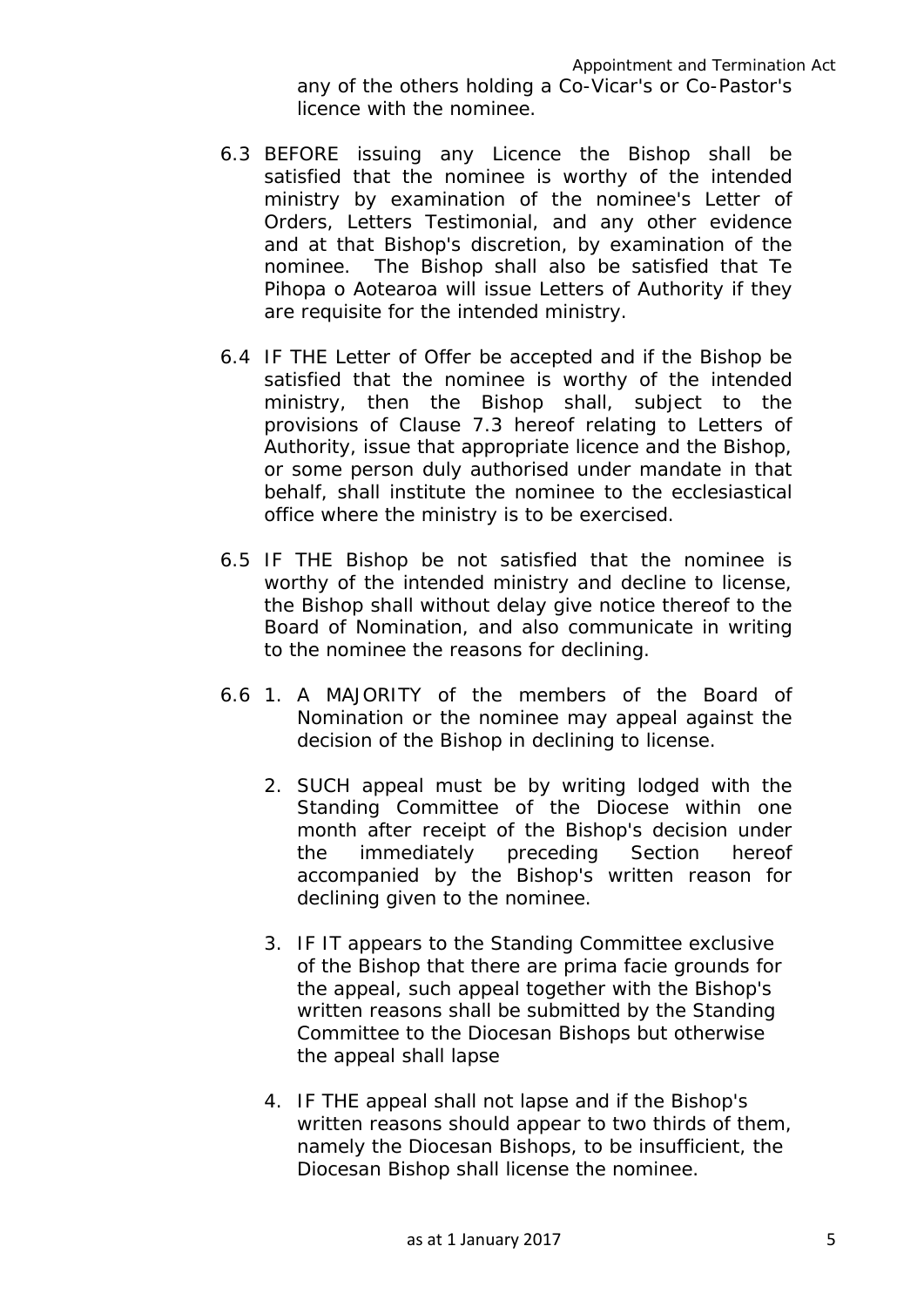- 6.7 IN CASE the nominee shall decline to accept the appointment or the Bishop shall decline to issue a licence, then, subject in the latter event to the right of appeal, all the proceedings for filling the vacancy shall begin again.
- 7. 7.1. ALL appointments to any office except that of Vicar, Co-Vicars, Pastor, Co-Pastors, or Missioner of a Parochial Unit shall be made by the Bishop in accord with any regulations made by the Diocese.
	- 7.2. IN THE absence of any such regulations or in so far as the same shall not extend, all such appointments shall be made by the Bishop after consultation with such bodies as the Bishop shall think fit.
	- 7.3. WHERE Letters of Authority from Te Pihopa o Aotearoa are required for any appointment to be made by the Bishop pursuant to this Clause, the Bishop shall consult with Te Pihopa o Aotearoa over the appointment.
	- 7.4. ALL provisions relating to a Letter of Offer and to subsequent licensing contained in this Canon shall apply to each appointment made pursuant to this Section.
- 8. 8.1. EVERY licence to be issued to any deacon or priest shall be in one or other of the forms in Schedules Two and Three to this Bill or in any like form which shall include the same provisions.
- 2005 8.2. THE ecclesiastical offices for which such licences may be issued are as follows:
	- a) Dean.
	- b) Vicar or Co-Vicar, Pastor or Co-Pastor of a Parish, or Pastorate.
	- c) Priest in Charge, Missioner or Pastor of a Mission District.
	- d) Warden of..................................................................... e) Chaplain of .................................................................. f) Missioner of ................................................................. g) Adviser to the Bishop on/for…………………………. h) Deacon/Priest/Assistant to the .............................. of
	- ......................... for the time being. i) Deacon/Priest-in-Charge during the present/

forthcoming vacancy in the office of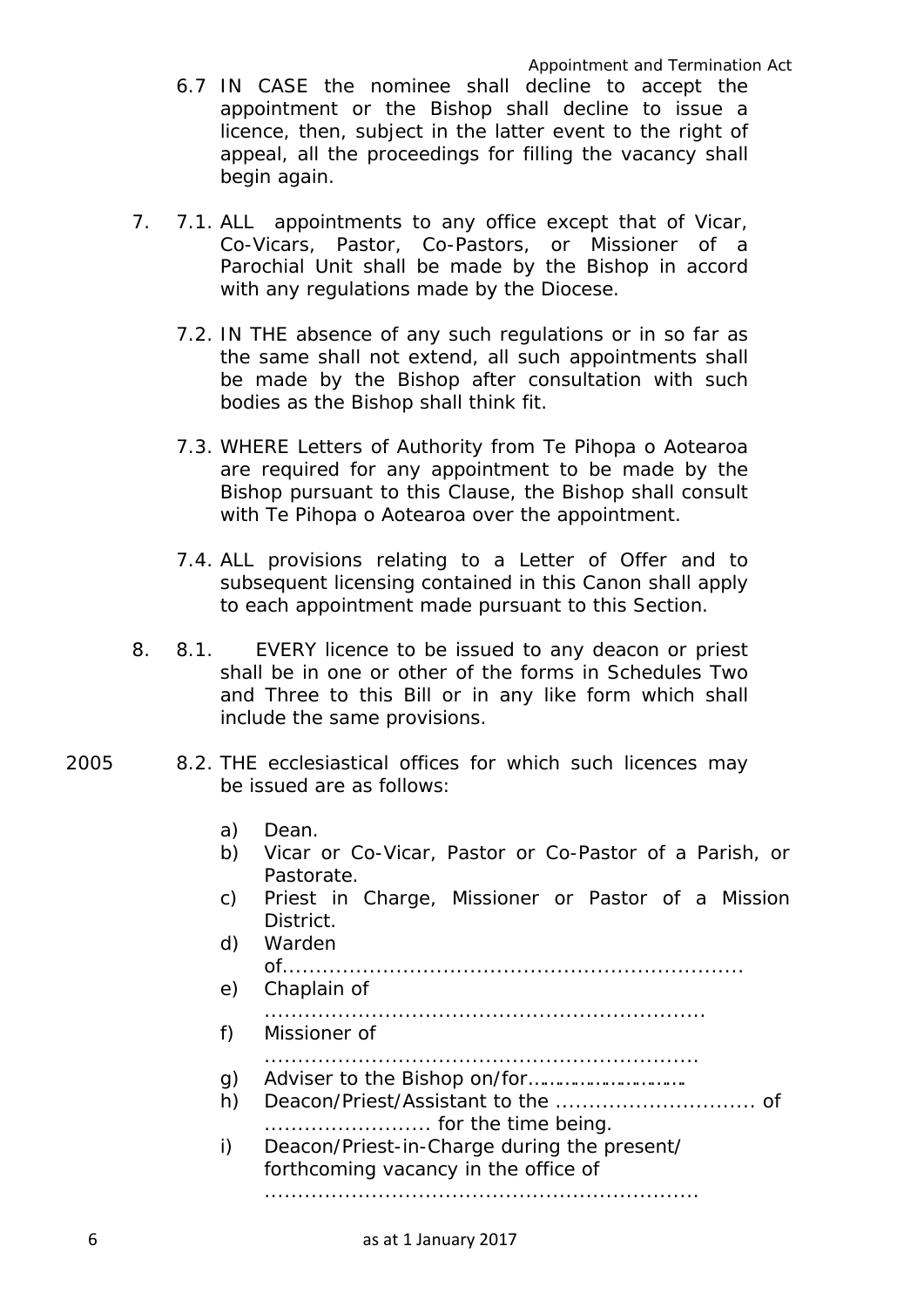- 2010 i) Staff positions of Bishopdale Theological College held by Anglican Bishops, Priests or Deacons.
	- k) Any other office defined from time to time by the Standing Committee of the Diocese as an ecclesiastical office.
	- 8.3. IN ADDITION to all the other provisions of this Canon, the licence of a Co-Vicar or Co-Pastor shall terminate immediately upon the termination for whatever cause of the licence held by the other or any of the other holding a Co-Vicar's or Co-Pastor's licence with that Co-Vicar or Co-Pastor.
	- 8.4 EVERY person to be granted any licence or, Permission to Officiate as set out in Schedule Four under this Canon shall before receiving the same, in addition to the Declaration prescribed by the Constitution, make and subscribe the Declarations set forth in Schedule One.

RESIGNATION AND TERMINATION PROCEDURES (As approved by the Inter Diocesan Conference May 1996.)

- 9. NO ORDAINED minister licensed to an ecclesiastical office under Title A Canon II section 1 in any of the Dioceses of New Zealand shall have the appointment to that office terminated or be removed from such office except:
- 2001 9.1 FOR an ecclesiastical offence upon the decision of a competent Tribunal as prescribed in Title D; or
	- 9.2 WHERE, in the case of a stipendiary appointment, the stipend in respect of the ministry unit to which the ordained minister was appointed can no longer be sustained, or the office to which the minister was appointed is disestablished; or
- 2001 9.3 WHERE the ordained minister fails to perform the duties of the office to which the minister was licensed in an effective manner; or
	- 9.4 WHERE the office is that of Deacon/Priest in Charge during a vacancy; or
	- 9.5 WHERE the office is that of Co-Vicar or Co-Pastor, and the provisions of a diocesan regulation require the concurrent termination of such licence upon the termination, for whatever cause, of the licence held by any other Co-Vicar or Co-Pastor of that ministry unit; or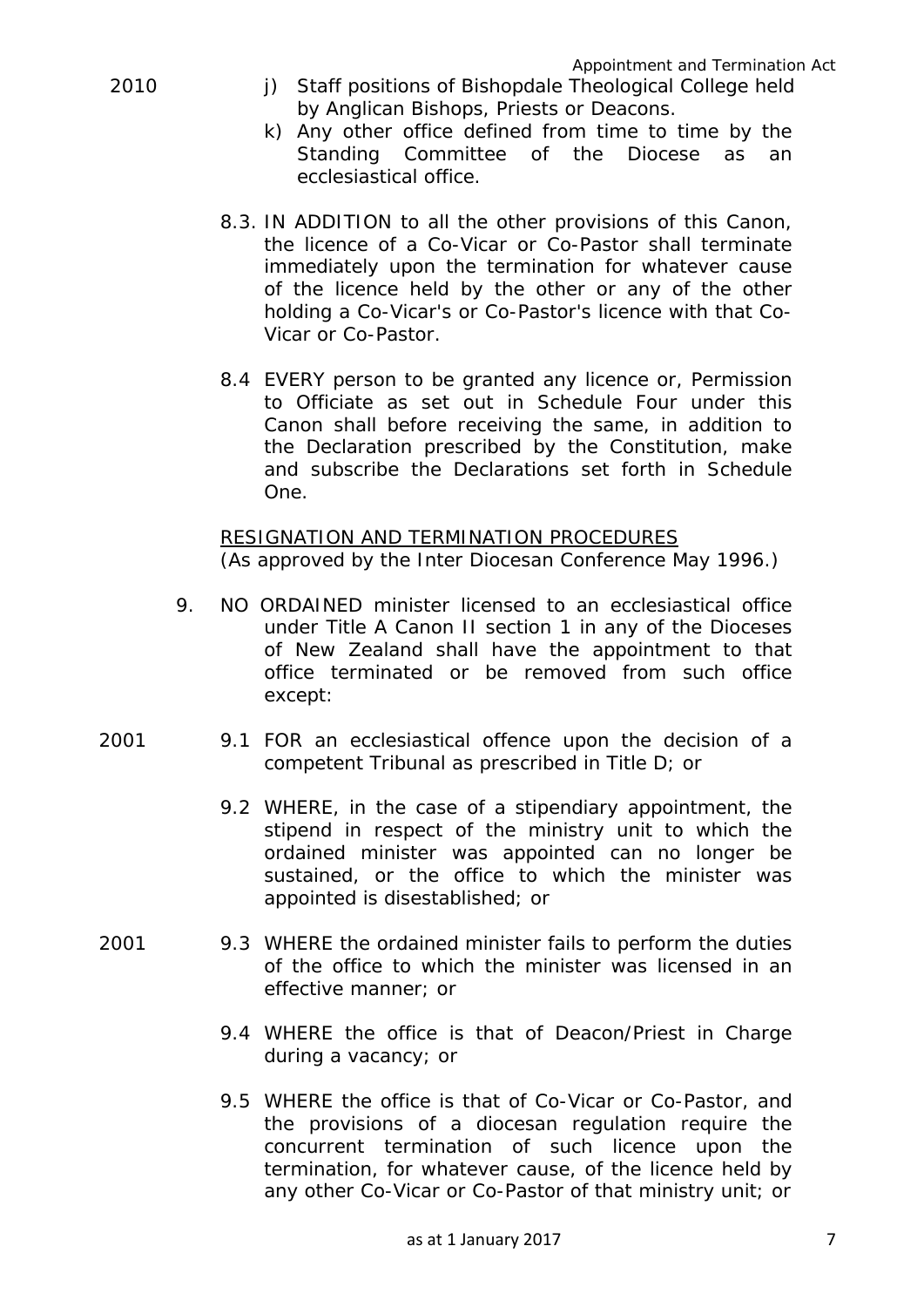- 9.6 WHERE the licence has stated a specific term of the appointment, and the term has expired and has not been extended or renewed; or
- 9.7 UPON the resignation from that office of the person holding the licence.
- 10.NO ORDAINED minister shall have their appointment to office terminated under clause 9.2 hereof unless:
	- 10.1THE Bishop for the time being exercising episcopal jurisdiction over the minister shall first have given the ordained minister and the ministry unit to which the ordained minister is licensed three months' notice in writing of the Bishop's intention to take such action; and
	- 10.2THE Standing Committee of the Diocese shall have authorised payment of a sum equivalent to three months' stipend of that minister payable upon the termination of the licence; and
	- 10.3THE Bishop shall have provided the ordained minister with written confirmation that the termination of the appointment is due to the inability to fund the stipend for that appointment; and
	- 10.4THE Bishop shall have notified the ordained minister that, should the minister have been unable at the end of three months after the termination of the appointment to have secured another stipendiary office or secular employment, the minister may apply to the Standing Committee of the Diocese for further financial assistance of up to but not more than three months' stipend.
- 11. NO ORDAINED minister shall have their appointment to office terminated under clause 9.3 hereof unless the following procedure is followed:
	- 11.1THE Bishop shall have spoken personally to the ordained minister about the issues relating to the performance of the duties of the office causing concern.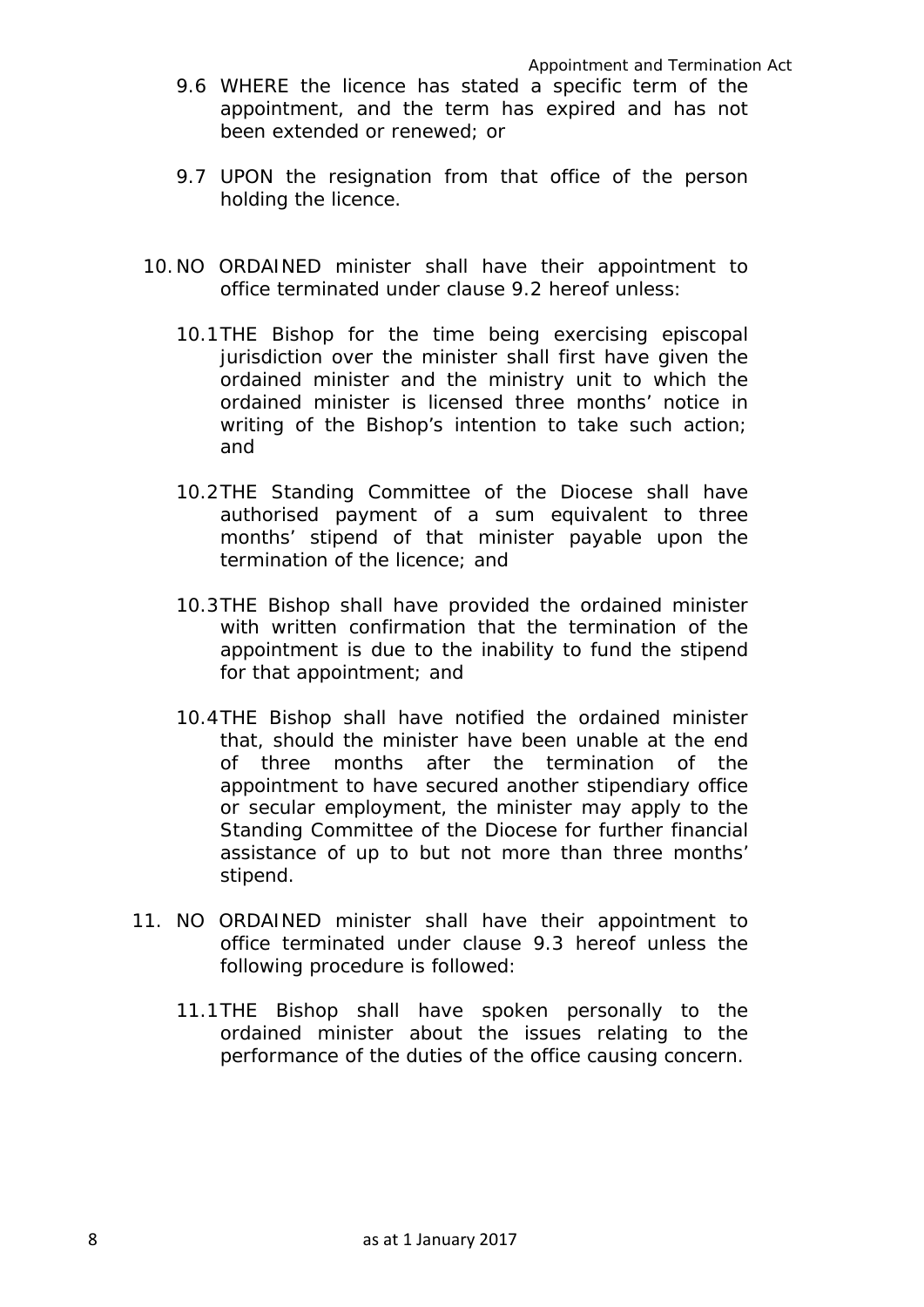- 11.2THE Bishop shall then detail to the ordained minister in writing the matters of concern giving rise to a possible termination of the appointment, and what possible action if any may be taken by the minister which may remove those concerns, and shall invite from the minister a response in writing within fourteen days.
- 11.2.1 IF THE Bishop advises of any action that may be taken that would remove the possibility of termination, then the Bishop shall invite the minister to signify in writing within fourteen days a willingness to undertake such course of action.
- 11.2.2 IF THE minister, having undertaken the suggested action, is able to perform the duties of the office in a manner satisfactory to the Bishop, no further action shall be taken.
- 11.3THE minister as part of a response may request the Bishop to arrange for the appointment of a third party, who shall be appointed by a commission consisting of the Diocesan Church Advocate and an Archdeacon or another senior priest nominated by the minister.
- 11.3.1 THE third party shall give an opportunity for the minister, the Bishop and, where the third party considers it appropriate, the ministry unit to be heard either personally or by representation. If the ministry unit is involved, the minister shall be given an opportunity to learn and to respond to what the ministry unit has submitted.
- 11.3.2 THEREAFTER the third party may suggest to the Bishop any action which may be taken that might prevent the termination of the appointment.
- 11.4IF THE minister, having undertaken the suggested action, is able to perform the duties of the office in a manner satisfactory to the Bishop, no further action shall be taken.
- 11.5IF, HAVING considered any written response from the minister under clause 11.2 and any suggestions from the third party under section 11.3.2, the Bishop considers that no further action is possible that would justify not proceeding with the termination of appointment, the Bishop shall place all relevant information before the Standing Committee to seek their sanction of a termination of the appointment.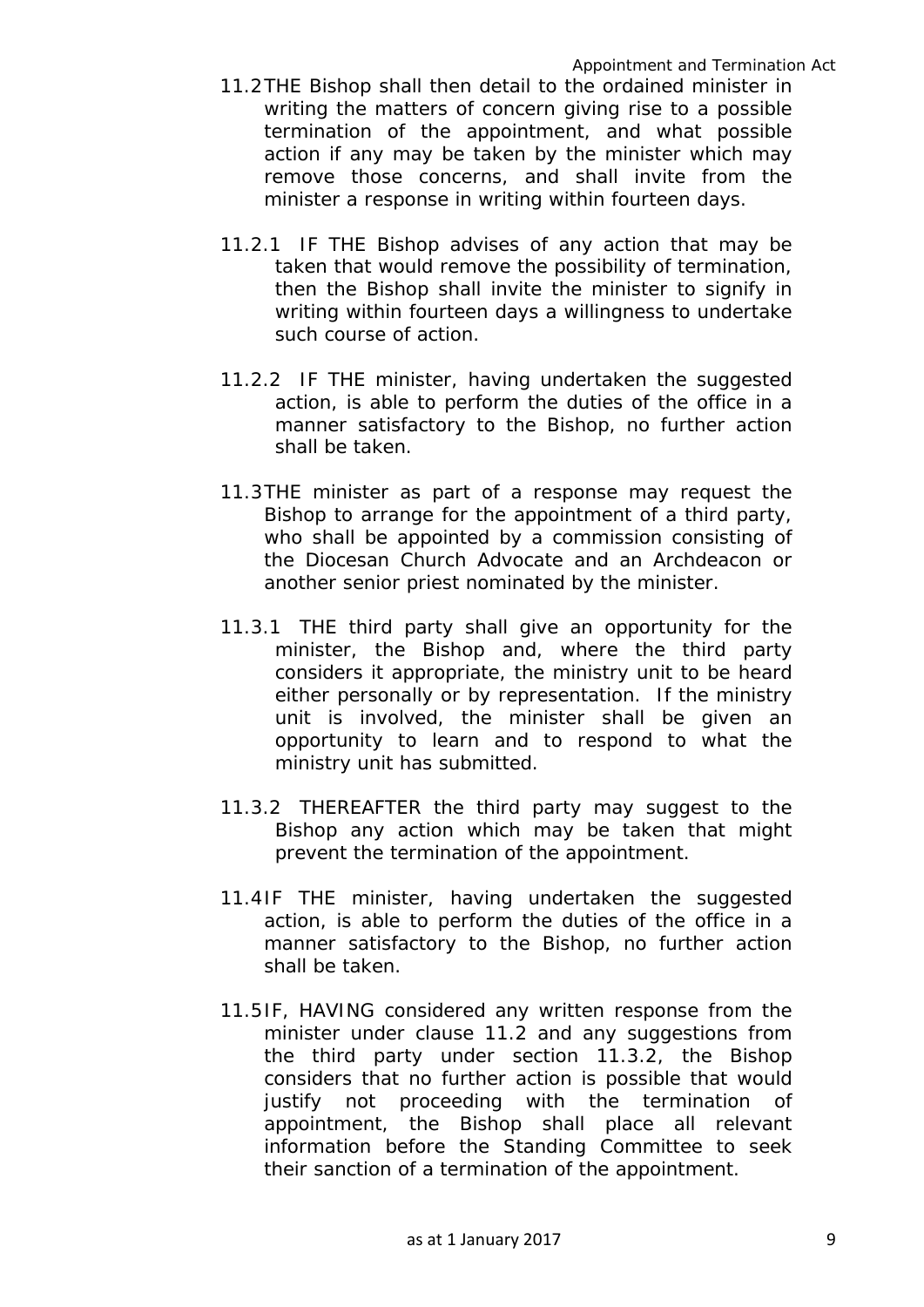- 11.6THE minister shall be informed in writing fourteen days prior to the Standing Committee's meeting to consider the question of a sanction, and shall have the right to make a written submission on any matter the minister wishes the Standing Committee to consider. Any such submission shall indicate whether the minister wishes to appear in person to make representations to Standing Committee at that meeting and whether the minister wishes to have an advocate to represent the minister's interests.
- 11.7THE Standing Committee when considering the Bishop's request for a sanction shall ensure that:
- 11.7.1 THE minister whose licence is under consideration has been informed in writing by the Bishop of the reasons for the possible termination of the appointment;
- 11.7.2 THE Bishop has indicated if there is any possible action which may be taken by the minister which would prevent the termination of the appointment and, if applicable, has sought in writing a response from the minister indicating a willingness to undertake such course of action;
- 11.7.3 IF A THIRD party has been appointed, the Bishop has placed before the Standing Committee any advice received from that third party which the Bishop cannot or has not accepted or which when agreed to is considered by the Bishop not to have been satisfactorily undertaken by the minister.
- 11.8THE Standing Committee, after hearing any submissions which may be made by the minister or the minister's advocate, shall either give or withhold its sanction for the termination of the appointment.
- 11.9IF THE Standing Committee considers the minister has undertaken the action suggested by the Bishop in a satisfactory manner, it shall not give its sanction to the Bishop's request.
- 11.10 IF THE Standing Committee sanctions the termination of the appointment, the Bishop shall advise the minister in writing forthwith of the decision in the form set out in Schedule Five hereto. The Bishop shall advise the date upon which the appointment and any related stipend terminate, which shall be three months from the date of the notice. The appointment may be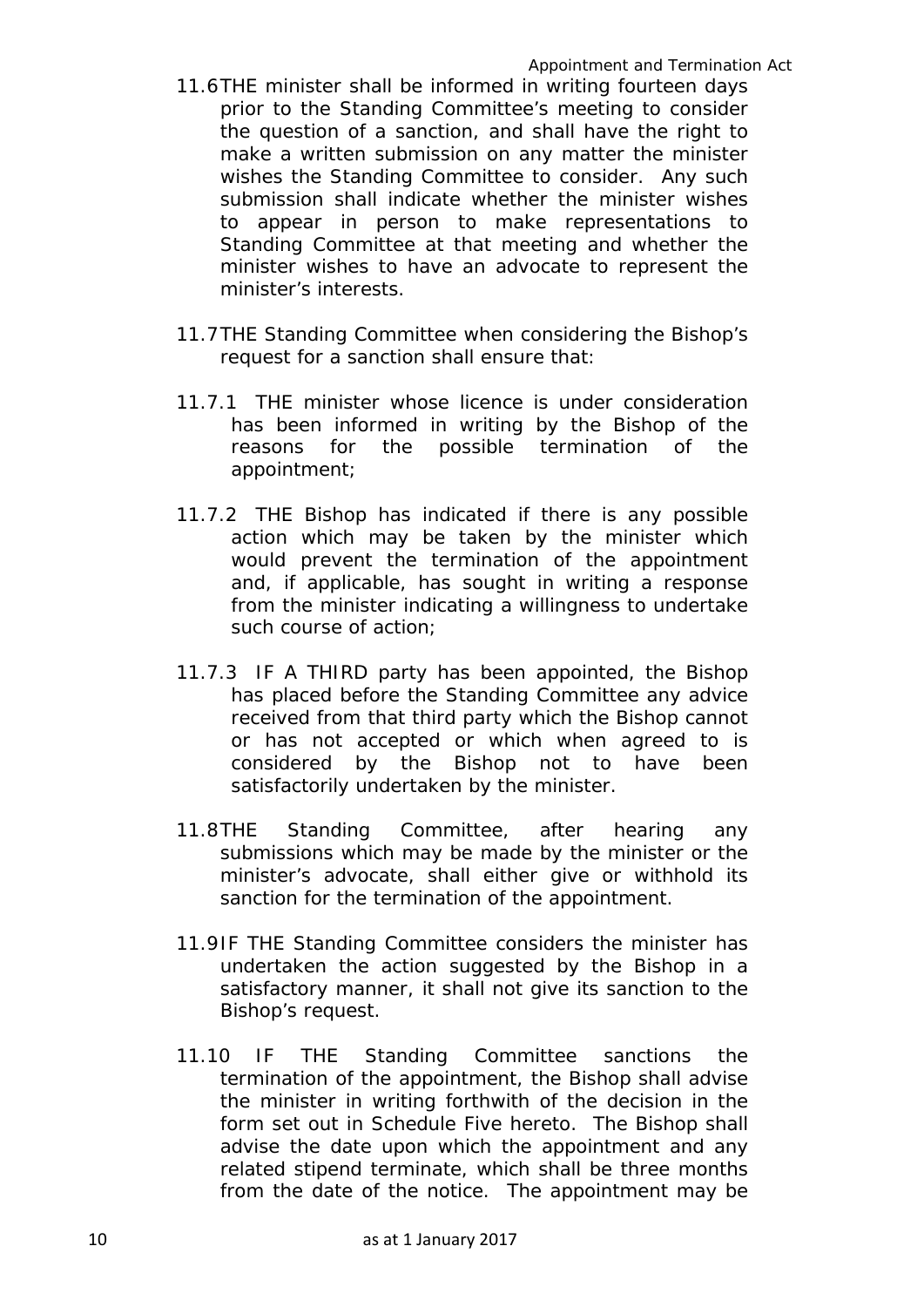- 11.11 SHOULD the minister have been unable at the end of three months after the termination of the appointment to have secured another stipendiary office or secular employment, the minister may apply to the Standing Committee of the Diocese for further financial assistance of up to but not more than three months' stipend.
- 12. THE Diocesan Synod may enact regulations to make further provisions for the care of clergy whose appointment to office has been terminated for whom no stipendiary office exists immediately or in the foreseeable future, in addition to or in substitution for the provisions hereof, where such provisions are deemed insufficient or inappropriate.
- 13. WHERE the licence of any ordained minister specifies the term of the appointment and the date of its termination, then, notwithstanding anything else contained in these regulations, that date shall be the date of the termination of the appointment, and the licence shall cease to be effective from that date unless it is extended or renewed.
- 14. ANY ordained minister licensed to an ecclesiastical office under Title A Canon II clause 1 may resign the same by giving not less than three months' notice in writing to the Bishop having episcopal jurisdiction over the ministry unit for which the licence is issued; provided that less than three months' notice may be accepted at the Bishop's discretion.

# REPEALS AND DELETIONS

- 15. THE Board of Nomination Act 1938 is repealed.
- 16. SECTION 9 of the Parish and Mission District Act 1960 is deleted.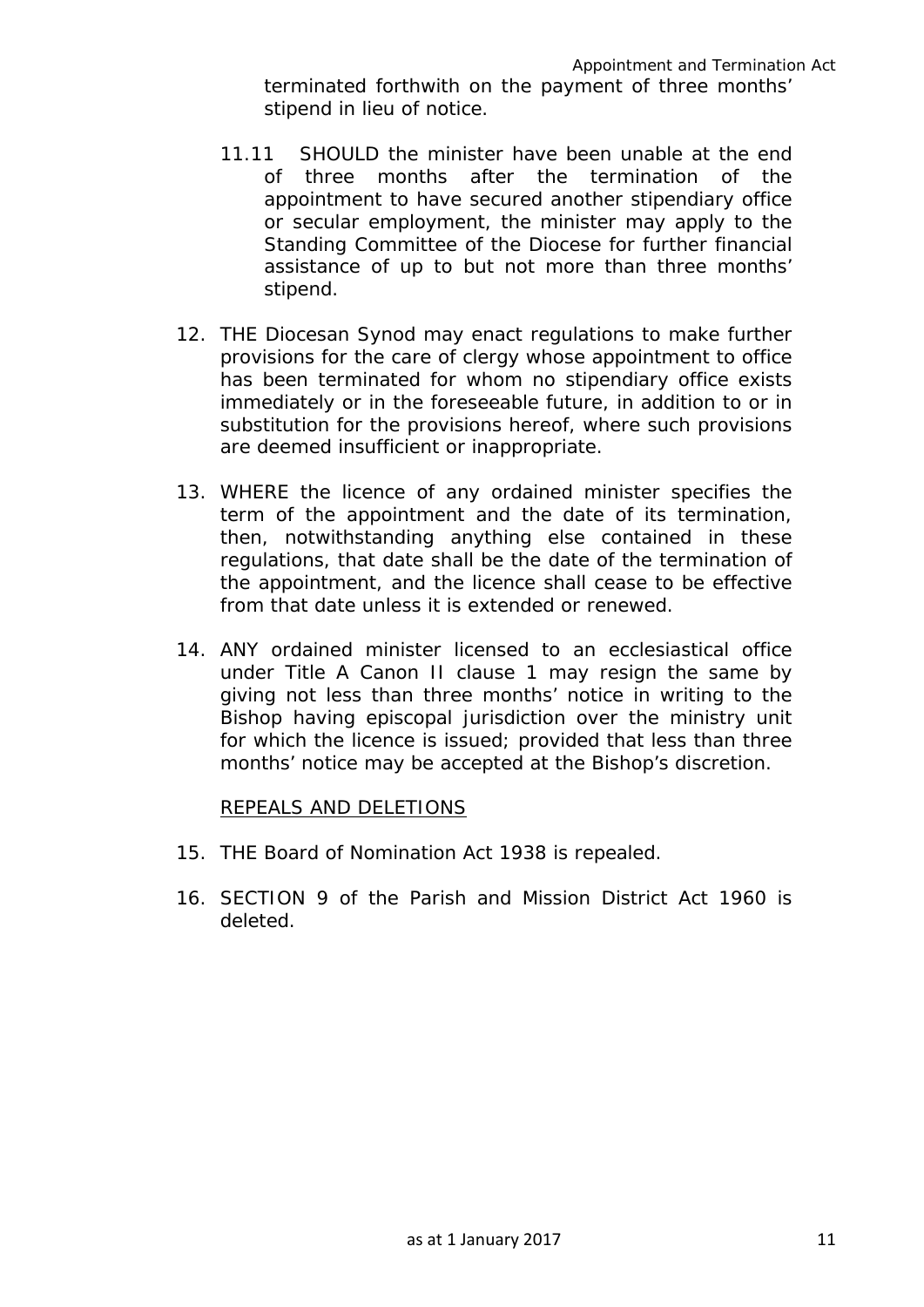#### **Schedule One**

#### THE ANGLICAN CHURCH IN AOTEAROA, NEW ZEALAND AND POLYNESIA

#### DECLARATION

In addition to the declaration of adherence and submission to the authority of the General Synod/te Hinota Whanui the following Declaration is to be made prior to the issue of any licence or permission to officiate or other authorisation to minister in this Church.

I ................................................................................ being about to be licensed to the office of ..................................................................................*[name of office]* given permission to officiate in .......................................*[name of diocese or area]* authorised for ..............................................................................*[such a ministry]*

DO SOLEMNLY MAKE THE FOLLOWING DECLARATION:-

I believe in the faith, which is revealed in the Holy Scriptures and set forth in the Catholic Creeds, as this Church has received it and explained it in its Formularies and its authorised worship.

I assent to the Constitution of the Anglican Church in Aotearoa, New Zealand and Polynesia.

I affirm my allegiance to the doctrine to which clause 1 of the Fundamental Provisions and clauses 1 and 2 of Part B of that Constitution bear witness.

In public prayer and administration of the sacraments I will use only the forms of service which are authorised or allowed by lawful authority.

I will uphold the covenant and partnership expressed in the Constitution between Te Pihopatanga o Aotearoa as a whole and through its constituent parts, and the Dioceses in New Zealand together and severally and through their constituent parts, and the Diocese of Polynesia as a whole and through its constituent parts.

I will pay true and canonical obedience, in all things lawful and honest, to the Bishop of Nelson and to the successors to that Bishop, and will be obedient to the ecclesiastical laws and regulations in force in the said Diocese of Nelson.

The foregoing declaration was made and subscribed by the abovenamed

Signed: in the presence of: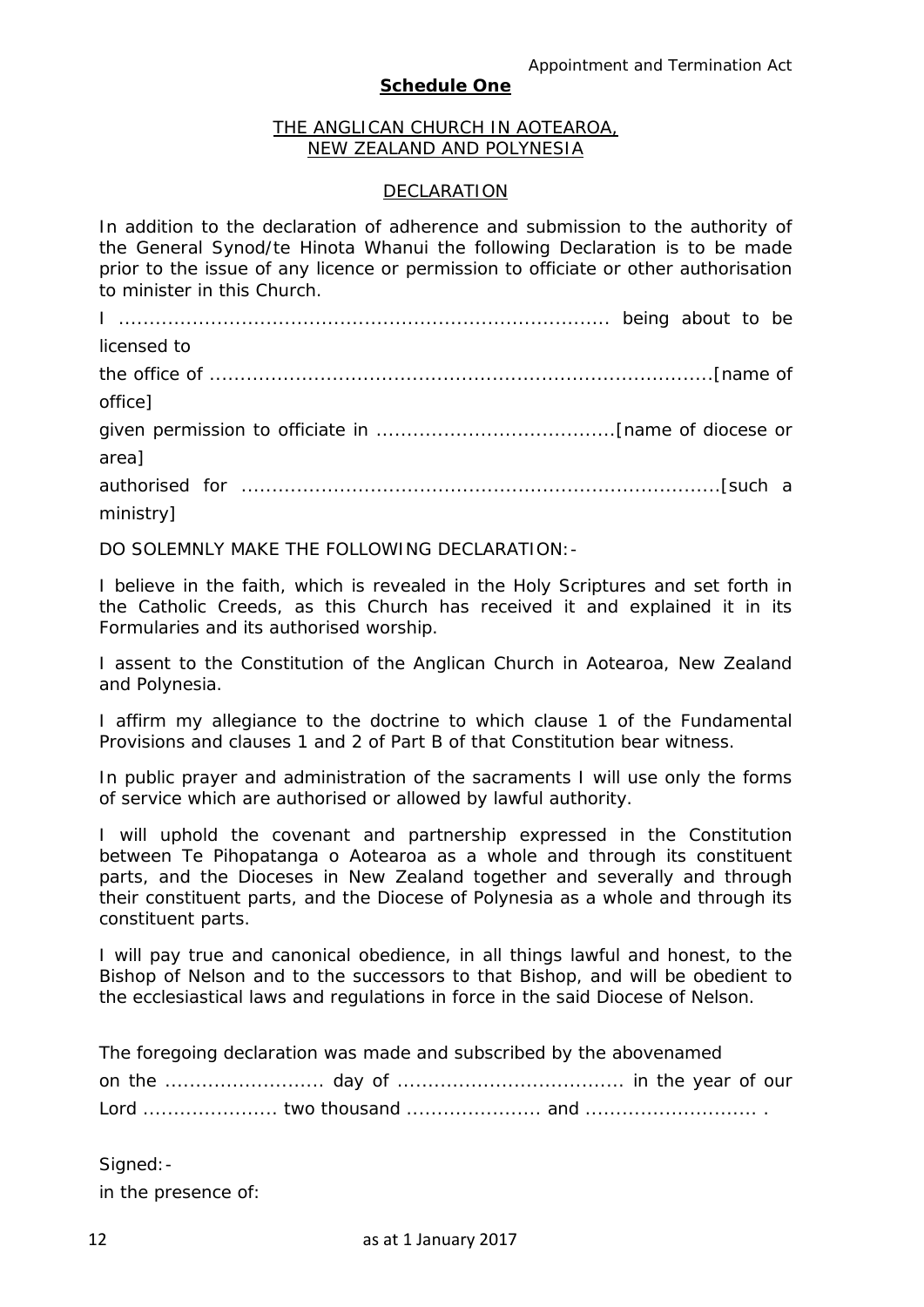#### **Schedule Two**

#### THE ANGLICAN CHURCH IN AOTEAROA, NEW ZEALAND AND POLYNESIA

# LICENCE OF A PRIEST HOLDING THE OFFICE OF

....................................................................

GREETINGS:

YOU having made the Declarations required by the Constitution and Canons of the Anglican Church in Aotearoa, New Zealand and Polynesia, \*and being the holder of Letters of Authority from Te Pihopa o Aotearoa\*, WE GRANT you our Licence and authority to exercise the office of ................................................ in the ........................................... of ....................................................... within our Diocese and Jurisdiction.

WE AUTHORISE you to build up the Body of Christ by preaching and teaching the Word of God from the Scriptures, by celebrating the Sacraments, and by guiding this life of the community committed to your care under this licence in its worship and mission, in accordance with the Doctrine of the Anglican Church in Aotearoa, New Zealand and Polynesia, using only the forms of service which are authorised or allowed by lawful authority.

HOWEVER WE RESERVE to ourselves and to our successors, Bishops of ......................... the exercise of our Episcopal office in the ............................ of ......................................... and our Episcopal authority as set out in the Canons and regulations in force in the Anglican Church in Aotearoa, New Zealand and Polynesia and the Diocese of Nelson.

GIVEN under our hand and seal this .................. day of ........................................ in the year of our Lord two thousand and .......................................... and of our consecration the .................................................................................. .

Registered in the Diocesan Register

Vol................ Fol................ No................

Registrar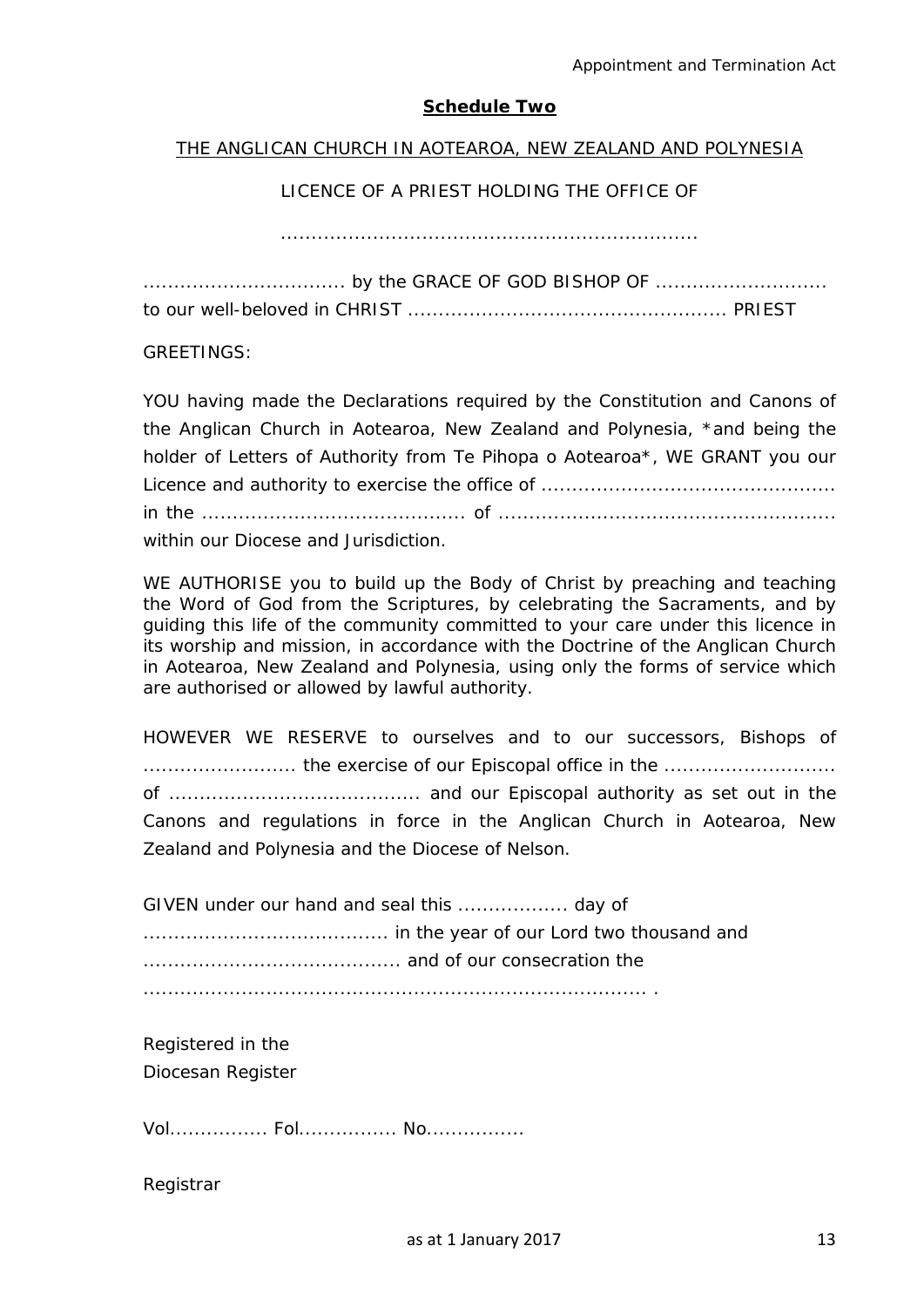Appointment and Termination Act

# **Schedule Three**

#### ANGLICAN CHURCH IN AOTEAROA, NEW ZEALAND AND POLYNESIA

#### LICENCE OF A DEACON HOLDING THE OFFICE OF

.................................................................

............................... by the GRACE OF GOD BISHOP OF ............................... to our well-beloved in CHRIST ....................................................... DEACON

GREETINGS:

YOU having made the Declarations required by the Constitution and Canons of the Anglican Church in Aotearoa, New Zealand and Polynesia, \*and being the holder of Letters of Authority from Te Pihopa o Aotearoa\*, WE GRANT you our Licence and authority to exercise the office of ........................................................ within our Diocese and Jurisdiction.

WE AUTHORISE you to exercise a ministry of caring service within the Church and the wider community, and with the consent of ................................................. to read and preach the Word of God from the Scriptures, to distribute the Sacraments, and to share in leading Public Worship, in accordance with the doctrine of the Anglican Church in Aotearoa, New Zealand and Polynesia, using only the forms of service which are authorised or allowed by lawful authority.

HOWEVER WE RESERVE to ourselves and to our successors, Bishops of ........................... the exercise of our Episcopal office in the ............................... of ............................................ and our Episcopal authority as set out in the Canons and regulations in force in the Anglican Church in Aotearoa, New Zealand and Polynesia and the Diocese of Nelson.

GIVEN under our hand and seal this ................. day of ................................ in the year of our Lord two thousand and ...................... and of our consecration the .................................................................................. .

Registered in the Diocesan Register

Vol................ Fol................ No................ Registrar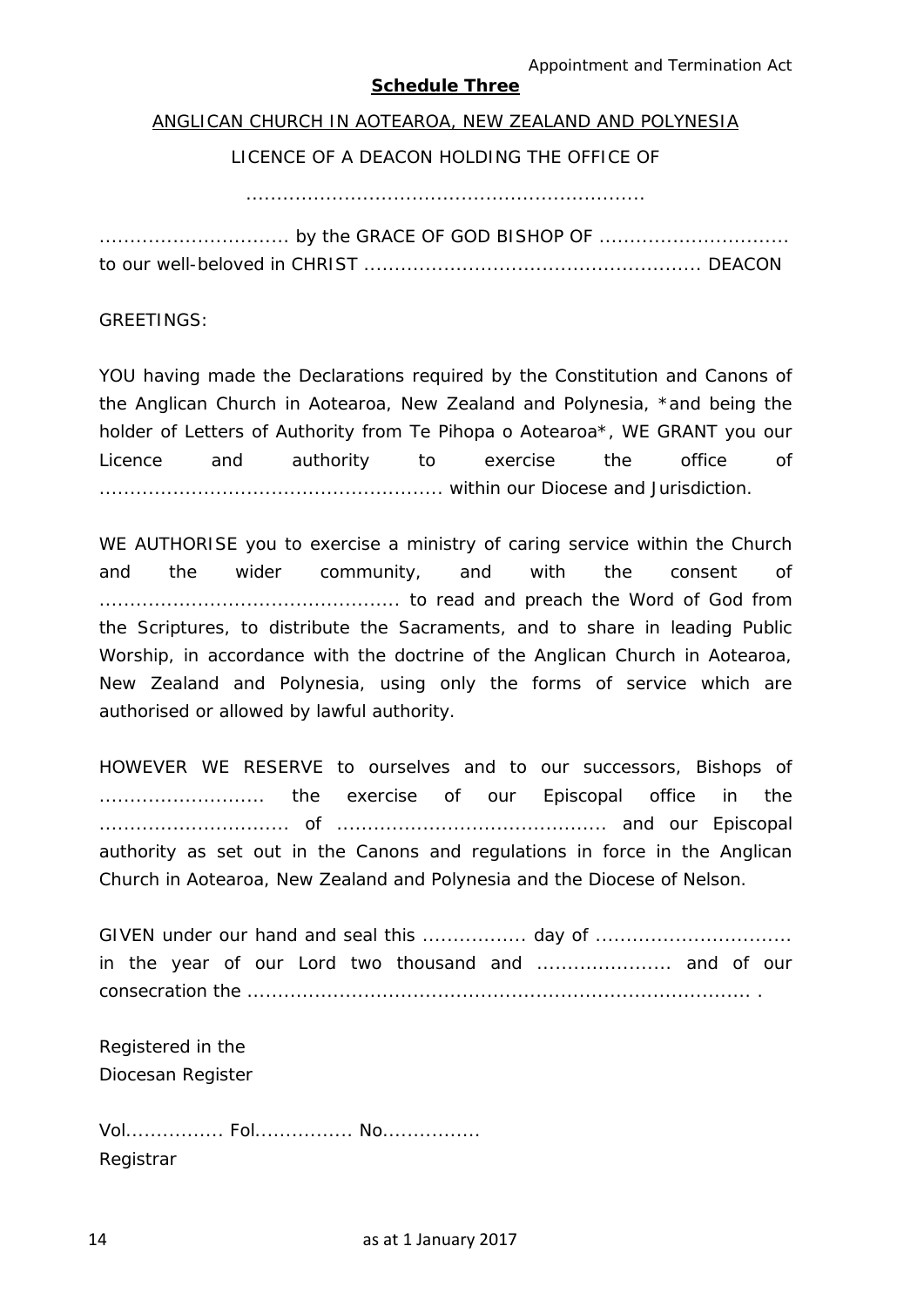# **Schedule Four**

### ANGLICAN CHURCH IN AOTEAROA, NEW ZEALAND AND POLYNESIA

# PERMISSION TO OFFICIATE IN A DIOCESE

............................... by the GRACE OF GOD, BISHOP OF .............................. to our well-beloved in CHRIST

BISHOP/PRIEST/DEACON. GREETINGS:

YOU having made the Declarations required by the Constitution and Canons of the Anglican Church in Aotearoa, New Zealand and Polynesia, we grant you our permission to officiate in any Parish, Pastorate or Mission District, within our Diocese and Jurisdiction, with the consent of the Minister in charge thereof, in reading and preaching the Word of God from the Scriptures, \*in celebrating the Sacraments<sup>\*</sup> and in leading public worship, in accordance with the Doctrine of the Anglican Church in Aotearoa, New Zealand and Polynesia, using only the forms of service which are authorised or allowed by lawful authority.

This Permission shall remain in force until the .................................... day of .......................................................... 20........, and may be renewed, provided however that it may be revoked by us at any time.

GIVEN under our hand and seal this ................... day of .............................. in the year of our Lord two thousand and .............................. and of our consecration the ............................................................................... .

Registered in the Diocesan Register

Vol................ Fol................ No................

Registrar